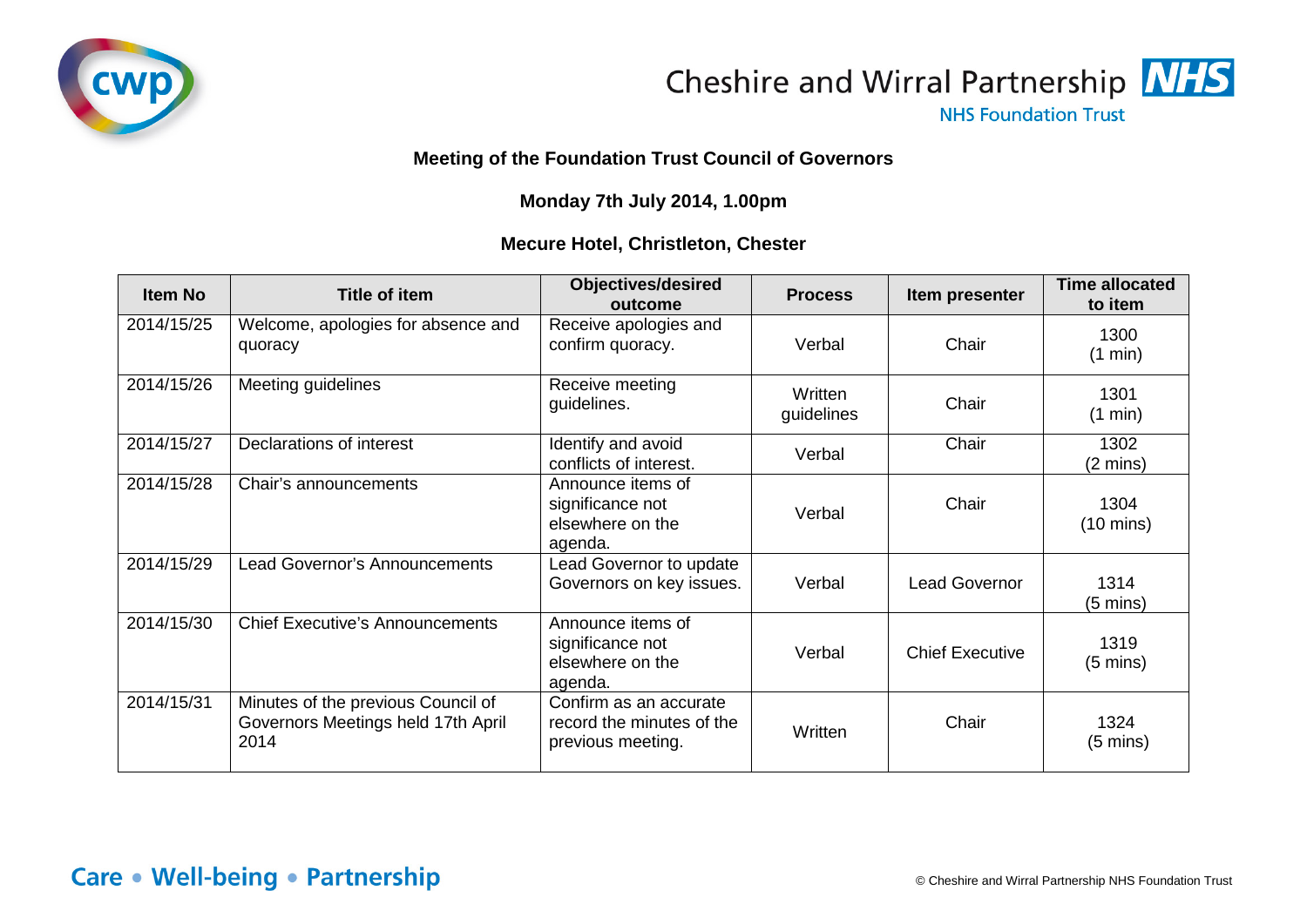| <b>Item No</b>         | <b>Title of item</b>                       | <b>Objectives/desired</b><br>outcome                                                                                    | <b>Process</b> | Item presenter                      | <b>Time allocated</b><br>to item |  |
|------------------------|--------------------------------------------|-------------------------------------------------------------------------------------------------------------------------|----------------|-------------------------------------|----------------------------------|--|
| 2014/15/32             | Matters arising & action points            | Request and provide<br>updates in respect of<br>ongoing items not<br>elsewhere on the<br>agenda, to ensure<br>progress. | Written        | Chair                               | 1329<br>$(10 \text{ mins})$      |  |
| 2014/15/33             | CoG Annual Business Cycle 2014/15          | Confirm that agenda<br>items provide assurance<br>that the Council of<br>Governors is undertaking<br>its duties.        | Written        | Chair                               | 1339<br>(1 min)                  |  |
| 2014/15/34             | Non-Executive Director Appointment         | To discuss and approve<br><b>Non-Executive Director</b><br>appointment                                                  | Verbal         | Chair                               | 1340<br>$(20 \text{ mins})$      |  |
| 2014/15/35             | Senior Independent Director<br>Appointment | To discuss and note the<br>appointment of the<br>Senior Independent<br><b>Director</b>                                  | Verbal         | Chair                               | 1400<br>$(10 \text{ mins})$      |  |
| 2014/15/36             | Trust 5 year Strategic Plan 2014/19        | To note the submission<br>of the Trust Strategic<br>Plan 2014/19 as required<br>by Monitor                              | Presentation   | Director of<br>Finance              | 1410<br>$(20 \text{ mins})$      |  |
| <b>Break 1430-1445</b> |                                            |                                                                                                                         |                |                                     |                                  |  |
| 2014/15/37             | 2014 Governor Election Update              | To update on the 2014<br>election process                                                                               | Written        | <b>Corporate Affairs</b><br>Officer | 1445<br>$(10 \text{ mins})$      |  |

 $\overline{\phantom{a}}$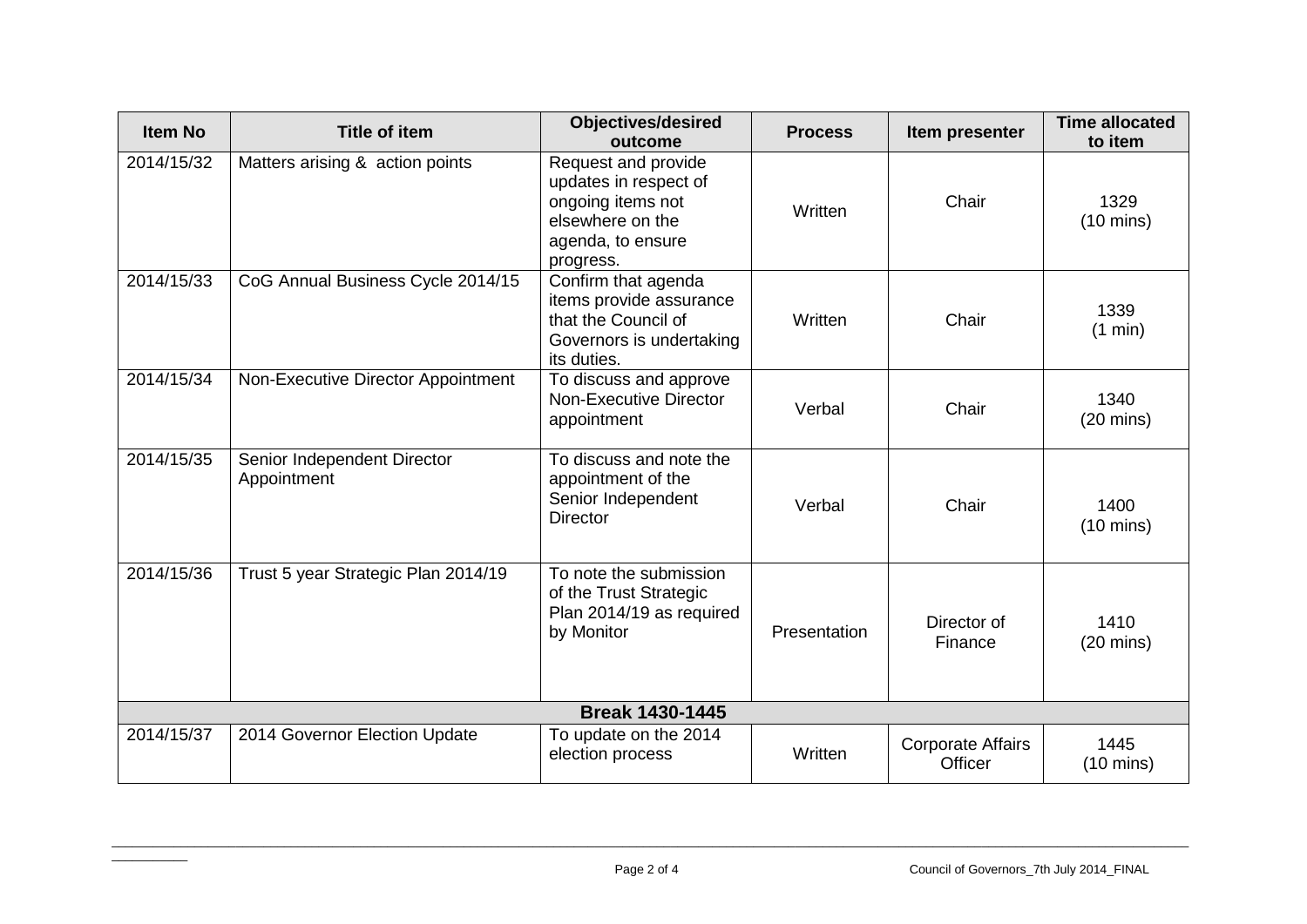| <b>Item No</b> | <b>Title of item</b>                                                                                                                                                                                                                                                                                                                                                                                                                | <b>Objectives/desired</b><br>outcome                                                 | <b>Process</b>           | Item presenter                                     | <b>Time allocated</b><br>to item |
|----------------|-------------------------------------------------------------------------------------------------------------------------------------------------------------------------------------------------------------------------------------------------------------------------------------------------------------------------------------------------------------------------------------------------------------------------------------|--------------------------------------------------------------------------------------|--------------------------|----------------------------------------------------|----------------------------------|
| 2014/15/38     | Update on Closing the Gap: national<br>initiatives to reduce incidents of<br>restraint                                                                                                                                                                                                                                                                                                                                              | To update on CWP<br>involvement in the<br>national strategy                          | Verbal                   | Stanley Mayne,<br><b>Public Governor</b><br>Wirral | 1455<br>$(10 \text{ mins})$      |
| 2014/15/39     | Quality Account 13/14 - Auditors final<br>report to Governors                                                                                                                                                                                                                                                                                                                                                                       | To receive the final<br>Auditor's report on the<br>Quality Account 2013/14           | Written                  | Ben Cruse, PwC                                     | 1505<br>$(15 \text{ mins})$      |
| 2014/15/40     | Feedback from Governor training                                                                                                                                                                                                                                                                                                                                                                                                     | To feedback from recent<br>Governor training                                         | Verbal                   | Governors                                          | 1520<br>$(10 \text{ mins})$      |
| 2014/15/41     | <b>Council of Governors Sub-</b><br>committee/Group minutes/notes<br>Membership and Development<br>a)<br>sub-committee (meetings of<br>2nd April 2014 and 4th June<br>2014)<br>Scrutiny sub-committee<br>b)<br>(meeting of 15th April)<br><b>Involvement Taskforce</b><br>C)<br>(meeting of 13th March 2014)<br><b>Nominations Committee</b><br>d)<br>(meeting of 17th March 2014<br>and approval of revised Terms<br>of Reference. | To review and approve<br>the final minutes of the<br>previous sub group<br>meetings. | Written<br>Minutes/Notes | Sub-Committee<br>Chairs                            | 1530<br>$(5 \text{ mins})$       |

 $\overline{\phantom{a}}$  , where  $\overline{\phantom{a}}$